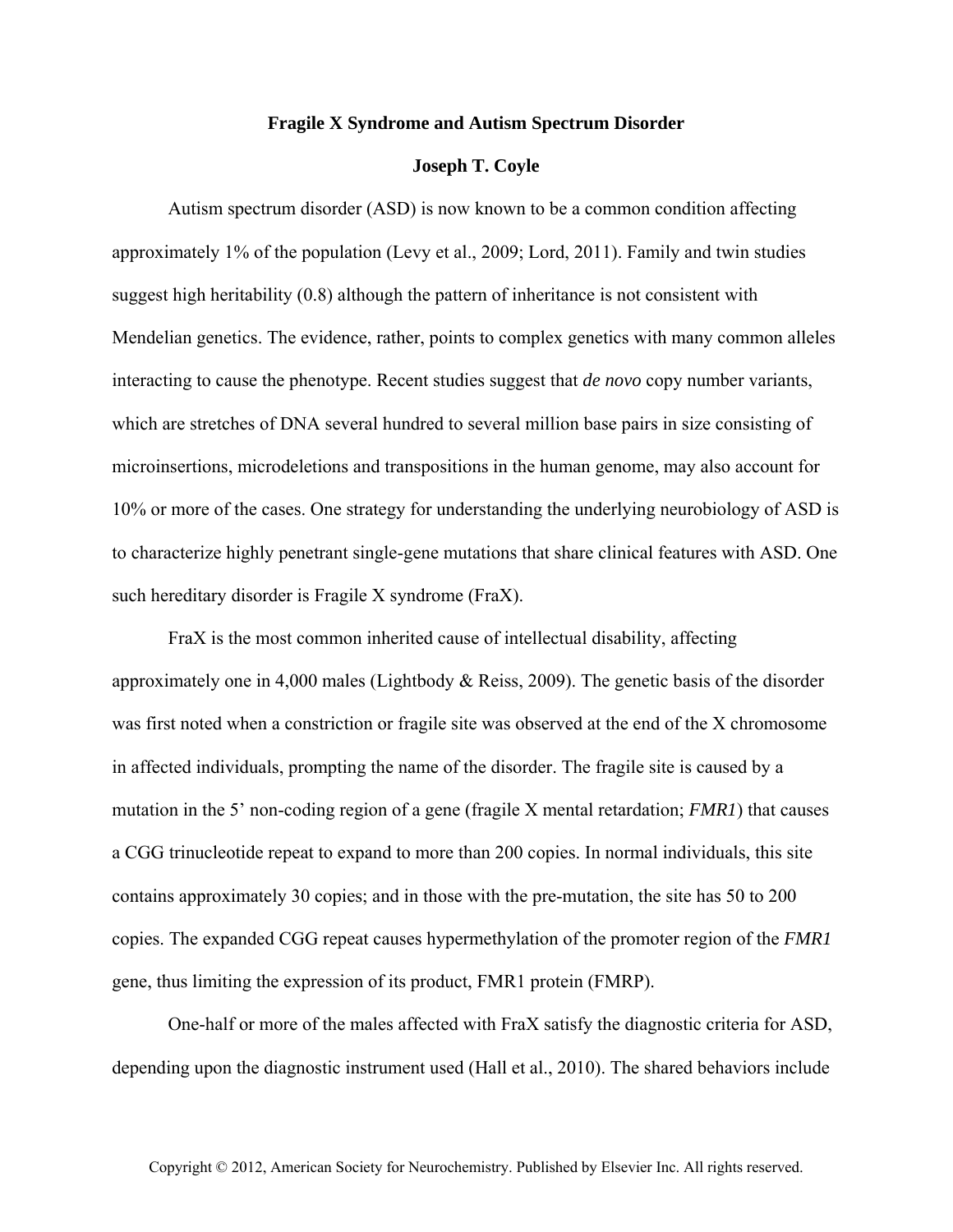gaze aversion, stereotypies, communicational problems and repetitive vocalizations. Epilepsy frequently occurs in both disorders. Unlike ASD, males with FraX also have characteristic physical features including a long narrow face, prominent ears, hypotonia and enlarged testes. Whereas the IQ can range from above normal to well below in ASD, males with FraX invariably exhibit intellectual disability.

The neuropathologic feature most consistently described in FraX is abnormal dendritic spines, which are long and thin with a small synaptic contact area. A recombinant mouse was developed in which *fmr1* gene was inactivated so that as in FraX, no FMRP is expressed. These mice exhibit the dendritic pathology observed in FraX with a high density of long, immature spines.

Not surprisingly, FMRP is expressed predominantly in brain and in the testes. FMRP was found to be an mRNA binding protein that was associated with polyribosomes, thereby implicating it in the regulation of protein synthesis. Subsequent studies demonstrated that FMRP functions as a translational repressor of certain mRNAs. Furthermore, FMRP is concentrated in the dendritic spines where it regulates protein synthesis at synapses (McKinney et al., 2005). Thus, the synaptic pathology of FraX is consistent with the loss of FMRP function.

The synaptic role of FMRP became clearer when its interactions with metabotropic glutamate receptor 5 (mGluR5) in long-term depression were elucidated (Kao et al., 2010). Activation of mGluR5 drives translation of dendritic mRNAs including FMRP, which serves to inhibit subsequent translation. In the absence of FMRP, dendritic protein synthesis is poorly regulated, resulting in spine dysgenesis. A compelling demonstration of this role of FMRP came from experiments in which *fmr1* −/− mice were rendered heterozygous for the mGluR5 null mutation (*Grm5* +/−). The reduced mGluR5 activity reversed seven out of eight phenotypic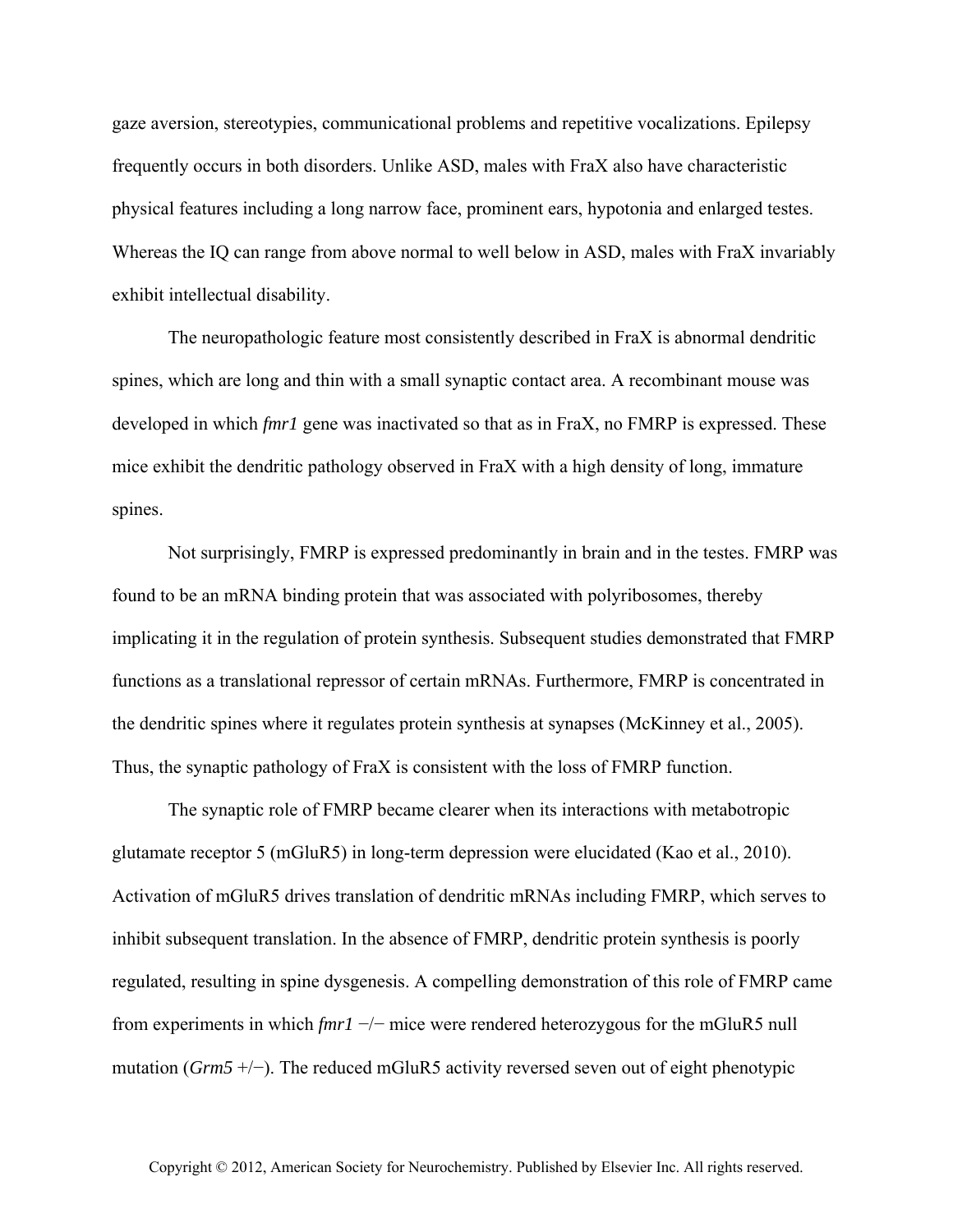characteristics of FraX observed in the *fmr1* −/− mice. MPEP [2-methyl-6-(phenylethynyl) pyridine] is a potent allosteric negative modulator for mGluR5 that crosses the blood–brain barrier. MPEP has been shown to reverse many of the behavioral, electrophysiologic and morphologic phenotypes associated with FraX in the *fmr1* −/− mice (Krueger & Bear, 2011).

This translational research on the most common heritable cause of intellectual disability, FraX, has led to the identification of a potential therapeutic intervention. It remains to be seen whether the treatment simply ameliorates symptoms such as anxiety or whether continuous treatment reverses the underlying synaptic deficits. Furthermore, a major unanswered question is whether the potential therapeutic effects of activating mGluR5 observed in *fmr1* −/− mice extend to some or most individuals with ASD.

## **References**

Hall, S. S., Lightbody, A. A., Hirt, M., Rezvani, A., & Reiss, A. L. (2010). Autism in fragile X syndrome: A category mistake?. *Journal of the American Academy of Child and Adolescent Psychiatry*, *49*, 921–933.

Kao, D. I., Aldridge, G. M., Weiler, I. J., & Greenough, W. T. (2010). Altered mRNA transport, docking, and protein translation in neurons lacking fragile X mental retardation protein. *Proceedings of the National Academy of Sciences of the United States of America*, *107*, 15601– 15606.

Krueger, D. D., & Bear, M. F. (2011). Toward fulfilling the promise of molecular medicine in fragile X syndrome. *Annual Review of Medicine*, *62*, 411–429.

Levy, S. E., Mandell, D. S., & Schultz, R. T. (2009). Autism. *Lancet*, *374*, 1627–1638.

Lightbody, A. A., & Reiss, A. L. (2009). Gene, brain, and behavior relationships in fragile X syndrome: Evidence from neuroimaging studies. *Developmental Disabilities Research Reviews*,